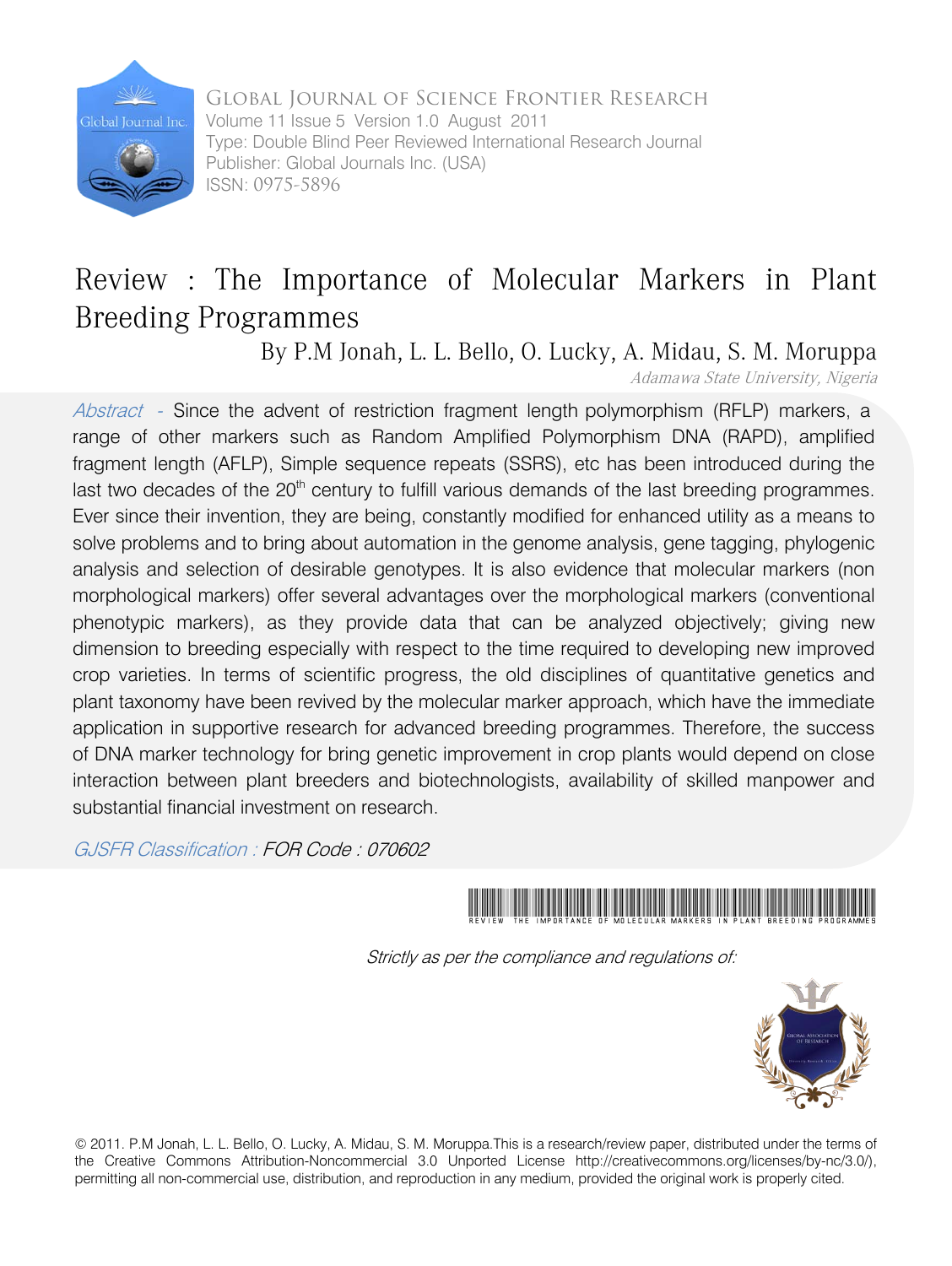2011

Global Journal of Science Frontier Research

Global Journal of

Science Frontier

Research

# Review: The Importance of Molecular Markers in Plant Breeding Programmes

P.M Jonah<sup>α</sup>, L. L. Bello<sup>β</sup>, O. Lucky<sup>β</sup>, A. Midau<sup>Ω</sup> S. M. Moruppa<sup>Ω</sup>

Abstract - Since the advent of restriction fragment length polymorphism (RFLP) markers, a range of other markers such as Random Amplified Polymorphism DNA (RAPD), amplified fragment length (AFLP), Simple sequence repeats  $(SSR<sub>s</sub>)$  etc has been introduced during the last two decades of the  $20<sup>th</sup>$ century to fulfill various demands of the last breeding programmes. Ever since their invention, they are being, constantly modified for enhanced utility as a means to solve problems and to bring about automation in the genome analysis, gene tagging, phylogenic analysis and selection of desirable genotypes. It is also evidence that molecular markers (non morphological markers) offer several advantages over the morphological markers (conventional phenotypic markers), as they provide data that can be analyzed objectively; giving new dimension to breeding especially with respect to the time required to developing new improved crop varieties. In terms of scientific progress, the old disciplines of quantitative genetics and plant taxonomy have been revived by the molecular marker approach, which have the immediate application in supportive research for advanced breeding programmes. Therefore, the success of DNA marker technology for bring genetic improvement in crop plants would depend on close interaction between plant breeders and biotechnologists, availability of skilled manpower and substantial financial investment on research.

## I. INTRODUCTION

he theoretical advantages of using genetic markers and the potential value of genetic marker linkage maps and direct selection in plant he theoretical advantages of using genetic markers and the potential value of genetic marker linkage maps and direct selection in plant breeding were first reported about eighty years ago (Crouch and Ortiz 2004). However, it was not until the advent of DNA marker technology in the 1980s, that a large enough number of environmentally insensitive genetic markers generated to adequately follow the inheritance of important agronomic traits and since then DNA marker technology has dramatically enhanced the efficiency of plant breeding. DNA-based molecular markers have acted as versatile tools and have found their own position in various fields like taxonomy, plant breeding, genetic engineering e.t.c (Joshi et al, 2011).

A number of breeding companies have in the past two decades to varying degrees started using

markers to increase the effectiveness in breeding and to significantly shorten the development time of varieties and therefore plant geneticist consider molecular marker assisted selection a useful additional tool in plant breeding programs to make selection more efficient (Bueren et al, 2010; Joshi et al, 2011) over the last few decades plant genomics has been studied extensively bring about a revolution in this area, making molecular markers useful for plant genomic analysis, therefore becoming and important tool in this revolution. (Joshi et al, 2011).

The most significant breakthrough in agricultural biotechnology is coming from research into the structure of genomes and the genetic mechanisms behind economically important traits. The rapidly progressing discipline of genomics also known as molecular biology, is the provision of information on the identity, location, impact and function of genes affecting such traits which researchers have been identifying, cataloging and mapping single gene markers in many species of higher plants.

Molecular markers include biochemical constituents (e.g. secondary metabolites in plants) and macro-molecules, viz proteins and deoxyribonucleic acid (DNA). Analysis of secondary metabolites is, however restricted to those plants that produce a suitable range of metabolites which can be easily analyzed and which can be distinguished by varieties (Joshi et al, 2011). These metabolites which are being use as markers should be ideally neutral to environmental effects or management practices. Hence, amongst the marker molecular markers used, DNA markers are more suitable and ubiquitous to most of the living organisms.

Diversity based on phenotypic and morphological characters, usually varies with environments and evaluation of traits requires growing the plants to full maturity prior to identification, but now the rapid development of biotechnology allows easy analysis of large umber of loci distributed throughout the genome of the plants. Molecular makers have proven to be powerful tools in the assessment of genetic variation and in elucidation of genetic relationships within and among species (Chakravarthi and Naravaneni, 2006).

Molecular markers for classification of genotype are abundant, but unlike morphological traits, markers are not affected by environment (Staub, et al, 1997. Collecting DNA marker data to determine whether

Author *α* : Department of Crop Science, Adamawa State University, PMB 25 Mubi, Nigeria.

Author<sup> Ω</sup> : Animal Production Adamawa State University Mubi, PMB 25, Nigeria.

Author *<sup>β</sup>* : Department of Plant Breeding and Seed Science, University of Agriculture Makurdi, Benue State, Nigeria.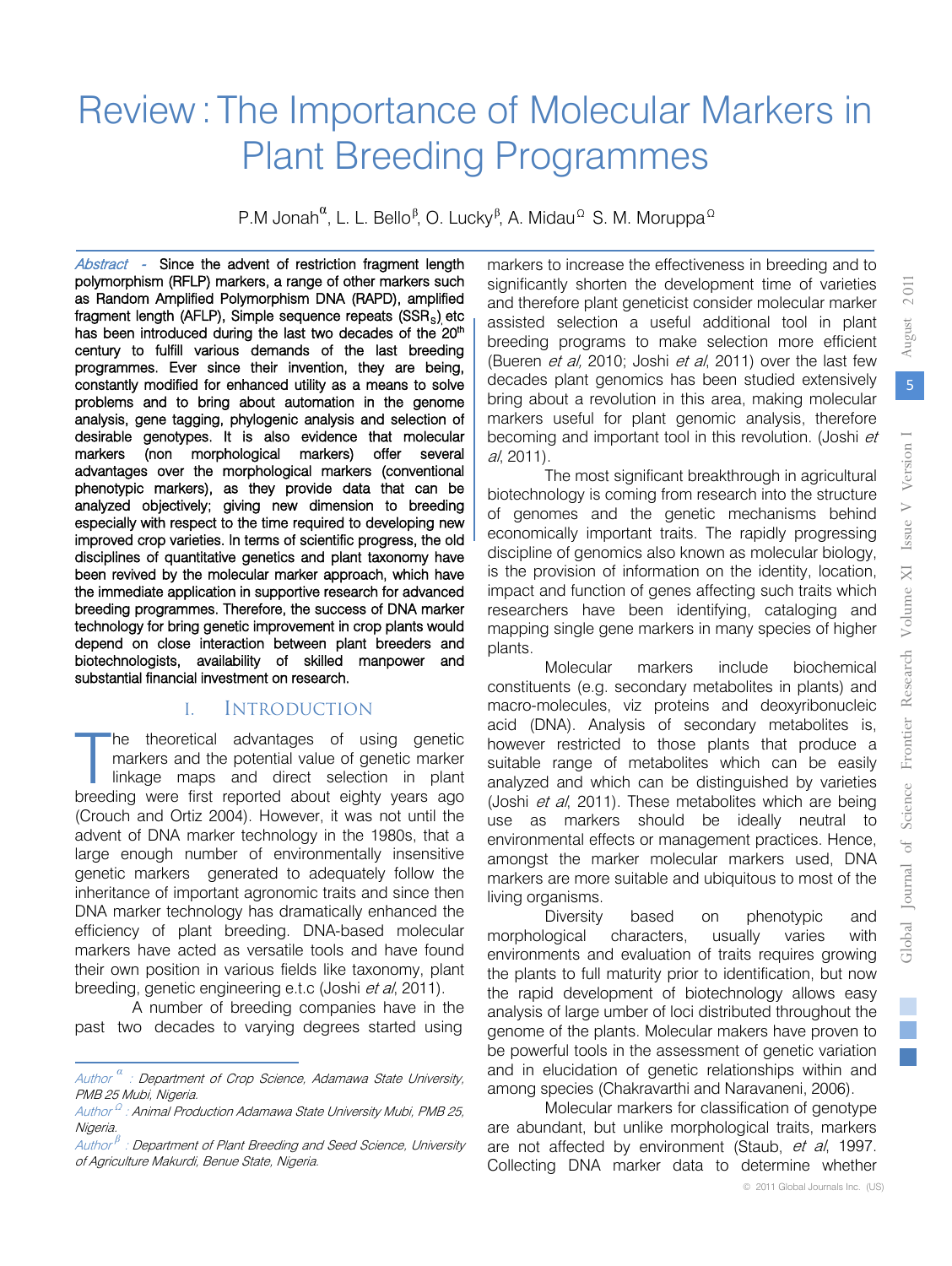phenotypically similar cultivars are genetically similar would therefore be of great interest in crop breeding programme (Duzyaman, 2005).

Molecular genetics or the use of molecular technique for detecting differences in the DNA of individual plants has many applications of value to crop improvement (Wammanda and Jonah, 2006). The differences are called molecular markers because they are often associated with specific gene and acts as a 'sign posts' to those genes and such markers when very tightly linked to genes of interest, can be use to select indirectly for the desirable allele and this represents the simplest form of marker- assisted selection (MAS). (Hoisington, et al, 2002).

Markers can also be used for dissecting polygenic traits into their Mendelian components or Quantitative Trait Loci (QTL) and this increasing understanding of the inheritance and gene action for such traits allows the use of markers – selection procedures (Anderson et al, 1993).

The molecular markers are no longer looked upon as simple DNA fingerprinting markers in variability studies or as mere forensic tools, but, they are constantly being modified to enhance their utility and to bring about automation in the process of genome analysis (Joshi et al, 2011). The discovery of polymerase chain reaction (PCR) was a land mark in this effort and proved to be a unique process that brought about a new class of DNA profiling marker, which has facilitated the development of marker-based gene tags, map-based cloning of agronomic important genes, variability studies, phylogenetic analysis, synteny mapping, market assisted selection of desirable genotypes e.t.c. DNA markers offer several advantages over traditional phenotypic markers, as they provide data that can be analyzed objective. Therefore, several molecular marker types are available and they each have their advantages and disadvantages (Cadalen et al, 1998).

#### II. MOLECULAR MARKERS

In the early part of the  $20<sup>th</sup>$  century, scientist discovered that, Mendelian factor controlling inheritances (genes) are organized in linear order on cytogenetically defined structure called chromosomes. It was shown that, combination of genes can be inherited in a group (i.e. they are linked together because they are close to each other on the same chromosomes. The individual genes flanking within a defined close interval are known as molecular DNA markers. Molecular markers are identifiable DNA sequence, found at specific locations of the genome and associated with the inheritance of a trait or linked gene (FAO, 2004). Thottappilly *et al* (2000), refer to molecular markers as naturally occurring polymorphism which include proteins and nucleic acids that are detectably different. Rapid advances are genome research and molecular biology

has led to the use of DNA markers in plant breeding. Target genes in a segregating population can be identified with the assistance of DNA makers so as to accelerate traditional breeding programs (Thottappilly et al, 2000). Markers must be polymorphic (i.e. they must exist in different forms so that the chromosome carrying the mutant gene can be distinguished from the chromosome with normal gene by form of the marker it carries. Polymorhism can be detected at three levels: morphological, biochemical or molecular. Recently, the term DNA fingerprinting /profiling is used to describe the combined use of several single locus detection systems and are being used as versatile tools for investigating various aspects of plant genomes. These include characterization of genetic variability, genome fingerprinting, genome mapping, gene localization, analysis of genome evolution, population genetics, taxonomy, plant breeding and diagnostics (Joshi et al, 2011) The development of DNA (or molecular markers) has irreversibly change the disciplines of plant genetics and breeding (Collard and Mackill, 2006), According to Joshi et al (2011), an ideal DNA makers should however poses the following properties.(i) Highly polymorphism, which is the simultaneous occurrence of a trait at the same population of two or more discontinues variants or genotypes.

- (i) Co dominant inheritance- different form of marker should be detected in a diploid organism to allow discrimination of homozygote and heterozygote.
- (ii) Frequent occurrence in genome
- (iii) Selective neutral behaviour (the DNA sequences of any organism are neutral to environmental conditions or management practices)
- (iv) Easy access (availability)
- (v) Easy and fast assay
- (vi) Reproducible highly reproducibility and
- (vii) Easy exchange of data between laboratories.

It is extremely difficult for a single genetic marker to possess all properties above. Depending on the type of study to be undertaken a marker system can be identified that would fulfill at least a few of the above characteristics.

a) Types and description of DNA markers

#### i. Non-PCR based genetic markers (Restriction fragment length polymorphism):

The first and forest molecular markers system called the Restriction Fragment length Polymorphism (RFLP), was developed in early 1980 (Farooq and Azam, 2002). The RFLPs are simply inherited naturally occurring Mendelian characters. Genetic information is stored in the DNA sequence on a chromosome and variation in this sequence is the basis for the genetic diversity within species. Plants are able to replicate their DNA with high accuracy and rapidity, but many mechanisms causing changes (mutation) in the DNA

Volume XI me XI Iss

Research

Science Frontier

Global Journal of

F.

ue vV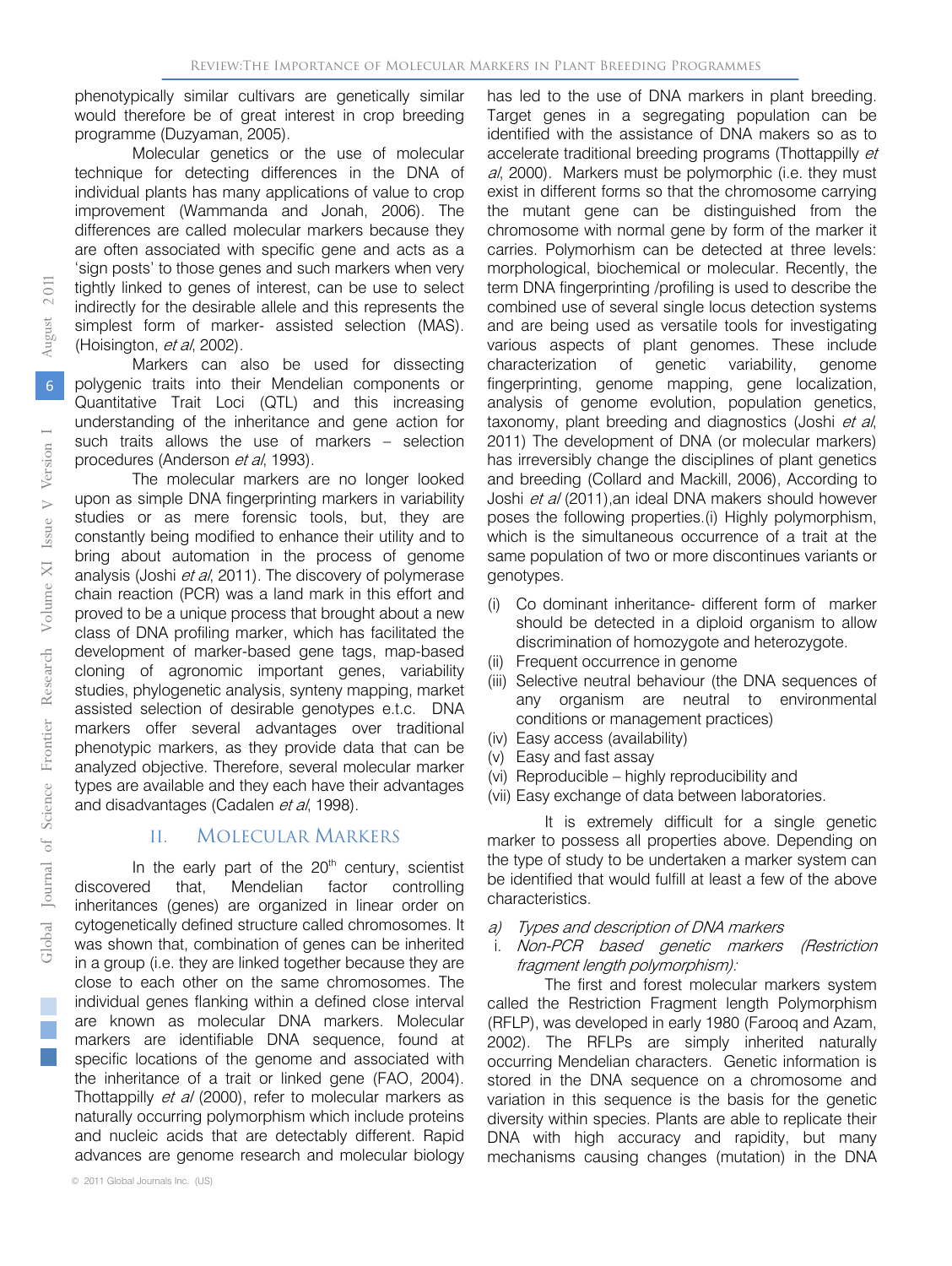are operative (Joshi et al, 2011). This leads to simple or large-base pair changes as a result of inversion, translocation, transpositions or deletion which may occur, resulting in a loss or gain of a recognition sites and in turn lead to restriction fragment of different lengths. This marker was first reported by Botstein et al, (1980); in the detection of DNA polymorphism (Agarwal et al, 2008).

Genomic restriction fragment of different length between genotypes can be detected on southern blots and by a suitable probe. In this method, DNA is digested with restriction enzyme like EcoR1, which cut the DNA at specific sequences, electrophoresed, blotted on a membrane and probed with a labeled clone. RFLP marker provides a way to directly follow chromosome segments during recombination as they follow Mendelian rules and greatly aid in the construction of genetic maps. When an  $F_1$  plants undergoes meiosis to produce gametes, its to produce gametes, its chromosomes will undergo recombination by crossing over and this recombination is the basis of conventional genetic mapping and when use, RFLP markers, require hybridization of probe DNA with sampled plant DNA.

## III. POLYMERASE CHAIN REACTION BASED MARKERS

A decade after the emergence of AFLP, there was another breakthrough which involves the use of PCR in 1990 (Farooq and Azam, 2002).

PCR is an in vitro method of nucleic acid synthesis by which a particular segment of DNA can be specifically replicated (Mullis and Faloona, 1987). The process involves two oligonucleotide primers that flank the DNA fragment of interest and amplification is achieved by a series of repeated cycles of heat denaturation of the DNA, annealing of the primer to their complementary sequences, and extension of the annealed primers with a thermophilic DNA polymerase. Since the extension products themselves are also complementary to primers, successive cycles of amplification essentially double the amount of the target DNA synthesized in the previous cycle and the result is an exponential accumulation of the specific target fragment.

Genomic DNA from two different individual often produces different amplification and a particular fragment generated from one individual but not for other represent DNA polymorphism and can be used as genetic markers. The pattern of amplified bands so obtained could be use for genomic fingerprint (Welsh and McClelland 1990).

#### a) Randomly - amplified polymorphic DNA marker

The randomly-amplified polymorphic DNA marker (RAPD), detects nucleotide sequence polymorphism in DNA by using a single primer of arbitrary nucleotide sequence (Oligonucleotide primer,

mostly ten bases long) (William et al, 1991). In this reaction, a single species of primer anneals to the genomic DNA at two different sites on complementary strands of DNA template.

Advantages associated with RAPD analysis include:

- (i) Use of small amount of DNA which makes it possible to work with population that is not accessible with RFLP. It is fast and efficient in analysis having high-density genetic mapping as in many plant species such as alfafa (Kiss *et al*, 1993), fabean bean (Torress et al, 1993) and apple (Hammat et al, 1994)
- (ii) Non involvement with radioactive assays (Kiss et al. 1993)
- (iii) Non requirement of species specific probe librararies
- (iv) Non involvement in blotting or hybridization.

### Limitations of RAPD markers are:

- (i) Its polymorphisms are inherited as dominant or recessive characters causing a loss of information relative to markers which show co-dominance.
- (ii) Primers are relatively short, a mismatch of even a single nucleotide can often prevent the primer from annealing, hence leads to a loss of band.
- (iii) Suffers from problems of repeatability in many systems, especially when transferring between populations or laboratories as is frequently necessary with marker assisted selection programs (Liu et al, 1994).

#### b) Amplified Fragment Length Polymorphism (AFLP)

 $AFLP_s$  are fragments of DNA that have been amplified using directed primers from restriction of genomic DNA (Metthes et al, 1998). In this approach the sample DNA is enzymatically cut up into small fragments (as with RFLP analysis), but only a fraction of fragments are studied following selective PCR amplification (Liu et al, 1994). It is a combination of RFLP and RADP methods.

AFLP technique shares some characteristic with both RFLP and RAPD analysis (Farooq and Azam, 2002) and combines the specifically of restriction analyses with PCR amplification.

AFLP is extremely sensitive technique and the added use of fluorescent primers for automated fragment analysis system and software packages to analyze the biallelic data makes it well suitable for high thorough put analysis.

The major advantages of AFLP techniques (Farooq and Azam, 2002) are: (i) generation of a large number of polymorphism.

- (i) No sequence information is required
- (ii) The PCR technique is fast with high multiplex ratio which makes the AFLP very attractive choice.

Global Journal of Science Frontier Research

Global Journal of Science Frontier

Volu

Research

me XI Iss

 $\overline{\text{X}}$ 

ue  $V$  Version  $I$ 

Issue V Version I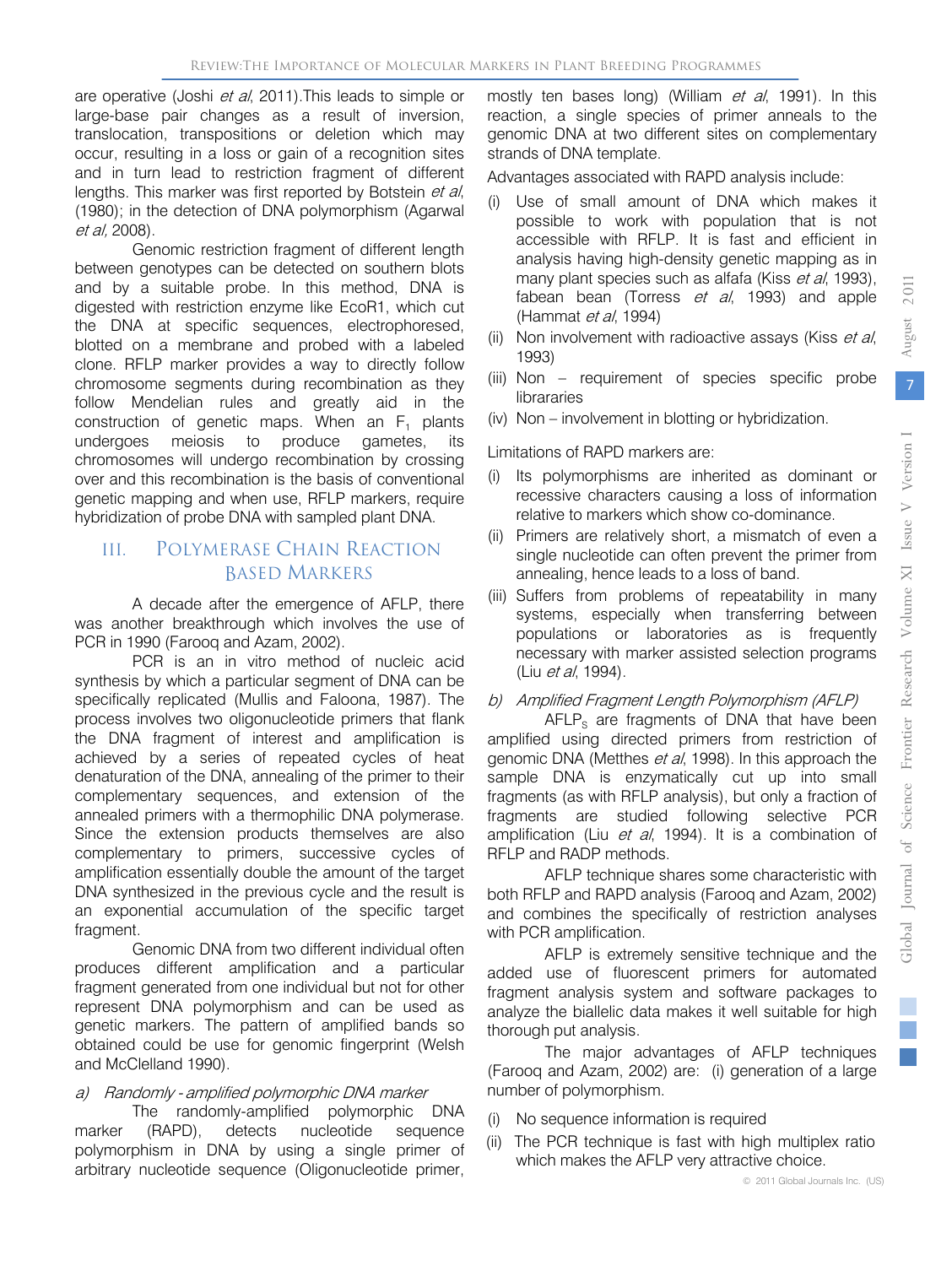The problems associated with AFLPs are of three types and all are related with practical handling, data generation and analysis. These problems are not unique to AFLP technology but also associated with other markers systems.

An ideal marker should have sufficient variation for the problem under study, be reliable and simple to generate and interpret. Unfortunately, neither AFLP nor other DNA markers exhibit these qualities. Thus a specific technique or techniques selected on the basis of objectives be utilized collectively to achieve the best results (Kharp et al, 1997; Harris, 1999).

#### c) Simple sequence repeat or short tandem repeats (SSRs) or micro satellites

These are ideal genetic markers for detecting differences between and within species of genes of all eukaryotes (Farooq and Azam, 2002).

It consist of tandemly repeated 2-7 base pair units arranged in repeats of mono-, di-, tri-, tetra and penta-nucleotides (A,T, AT, GA, AGG, AAAG etc) with different lengths of repeat motifs. These repeats are widely distributed throughout the plants and animal genomes that display high level of genetic variation based on differences in the number of tandemly repeating units of a locus. The variation in the number of tandemly repeated units results in highly polymorphic banding pattern (Farooq and Azam, 2002) which are detected by PCR, using locus specific flanking region primers where they are known.

Some of the prominent features of these markers are that they are dominant fingerprinting markers and codominant sequence tagged microsatellites (STMS) markers (Joshi et al, 2011).

The reproducibility of microsatellites is such that they can be used efficiently by different research laboratories to produce consistent data (Saghai Maroof et al, 1994). Locus-specific micro-satellite-based markers have been reported from many plant species such as Lettuce (Lactuca sativa L.) (Van de Wiel et a,/ 1999), barley (Hordeum vulgare L.) (Saghai Maroof et al, 1994) and rice (Oryza Sativa L) (Wu and Tanksley, 1993).

Some other microsatellites based on the same principle include the following:

(i) Randomly Amplified Microsatellite Polymorphism (RAMP): This is a micro satellite - based marker which show a high degree of allellic polymorphism, but they are labor-intensive (Agarwal and Shrivastava, 2008). On the other hand RAPD markers are inexpensive but exhibit a low degree of polymorphism. To compensate for the weaknesses of these approaches, a technique termed as RAMP was developed (Wu et al, 1994). The technique involves a radiolabeled primer consisting of a 51 anchor and  $3<sup>1</sup>$  repeats which is used to amplify

genomic DNA in the presence or absence of RAPD primers. (Agarwal and Shrivastava, 2008).

- (ii) The Sequence Characterized Amplified Region (SCAR): The SCARS are PCR-based markers that represent genomic DNA fragments at genetically defined loci that are identified by PCR amplification using sequence specific oligonucleotide primer (McDermoth et al, 1994).
- (iii) Simple Primer Amplification Reaction (SPAR): SPAR uses the single SSR oligonucleotide principles.
- (iv) Sequence Related Amplified Polymorphism (SRAP):The aim of SRAP technique (Li and Quiros, 2001) is the amplification of open reading frames (ORFs). It is base on two-primer amplification using the AT- or GC- rich cores to amplify intragenic fragment for polymorphism detection (Agarwal and Shirvastava, 2008).

#### (v) Target region amplification polymorphism (TRAP):

The TRAP technique (Hu and Vick, 2003) is a rapid and efficient PCR-based technique, which utilizes bioinformatics tools and expressed sequence tag (EST) database information to generate polymorphic markers, around targeted candidate gene sequences.

## IV. MARKER ASSISTED SELECTION (MAS)

MAS which is sometimes referred to as genomics is a form of biotechnology which uses genetic finger printing techniques to assist plant breeders in matching molecular profile to the physical properties of the variety. It is the identification of DNA sequences located near genes that can be tracked to breed for traits that are difficult to observe (Barloo and Stam, 1999). MAS refer to the use of DNA markers that are tight-linked to target loci as a substitute for or to assist phenotype screening. By determining the allele of a DNA marker, plants that possess particular genes or quantitative trait loci (QTL) may be identified based on their genotype rather than their phenotype.

Collard and Mackill (2006), reported the fundamental advantages of MAS compared to conventional phenotypic selection which are:-

- (i) Simpler compared to phenotypic breeding
- (ii) Selection may be carried out at breeding stage and single plants may be selected with high reliability.

In this technique, linkages are sought between DNA markers and agronomic important traits such as resistance to pathogens, insects and nematodes, tolerance to biotic stresses, quality parameters and quantitative traits.

MAS is in contrast to genetic engineering which involves the artificial insertion of such individuals genes from one organism into the genetic material of another (typically, but not exclusively from other unrelated species (Wamanda and Jonah, 2006).

2 011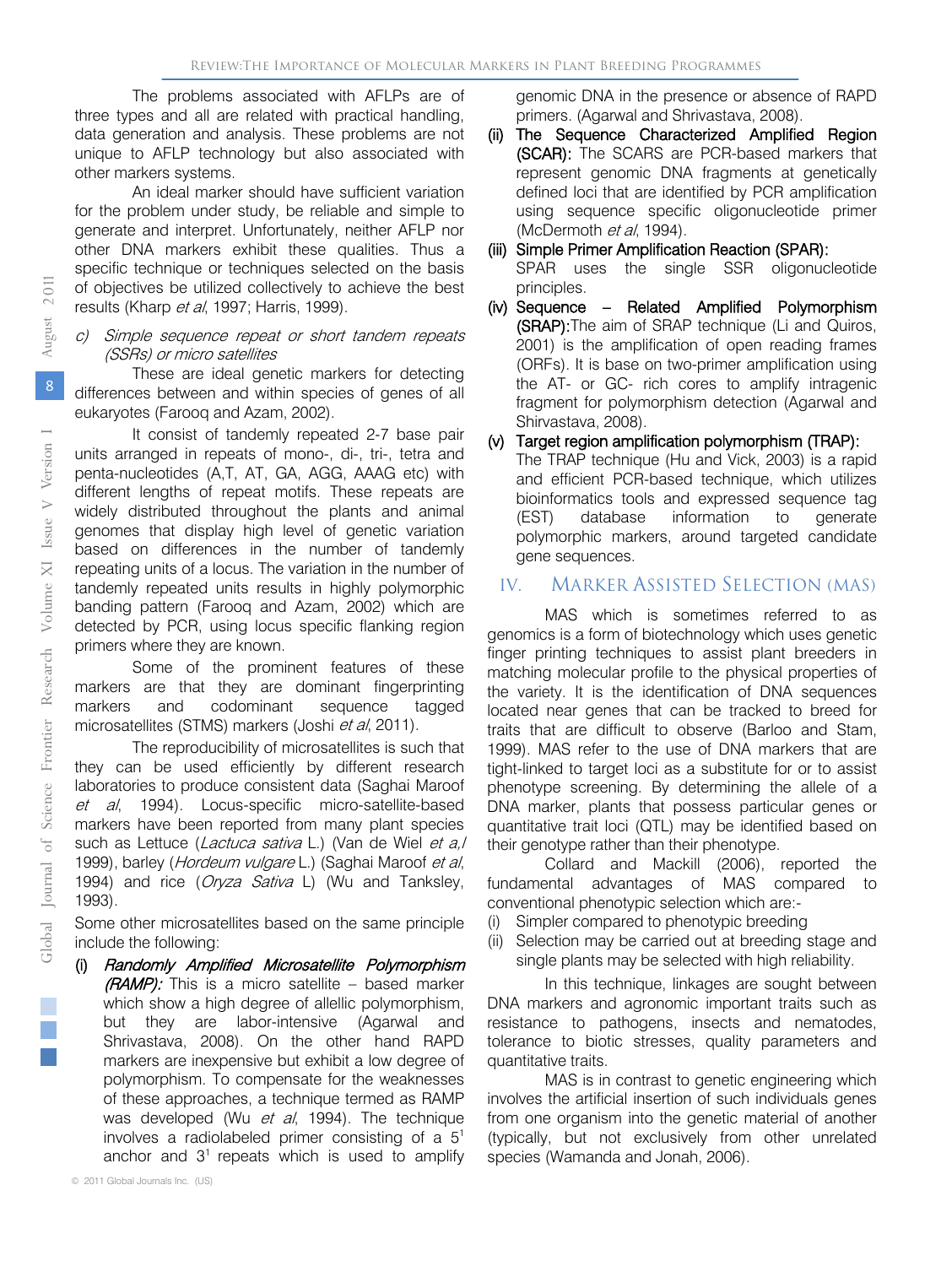## V. BREEDING OF POLYGENIC TRAITS

The utilization of markers can obviously prevent loss of quantitative trait loci (QTL) common with some crops DNA markers and this allow us to unravel the genetic basis of traits expressing continuous phenotypic variations as they are abundant and scattered throughout the genome. By using dense genetic marker maps, the contributions of separate regions of the genome on the trait values can be estimated once the mapping population is sufficiently large. In addition, agronomic important traits like nutritional quality, yield, flower time and durable resistance which appear to follow complex, polygenic inheritance patterns with multiple genes having small effects on the trait value can easily by analyzed using markers. Evidences obtained from various crops indicate that even such complex traits appear to be determined by only a few major factors/genes. (Frary et al, 2000 and Thornsberry et al, 2001).

## VI. APPLICATION OF MOLECULAR MARKERS IN PLANT GENOME ANALYSIS AND BREEDING

Molecular markers have been look upon as a tools for a large number of applications ranging from localization of a gene to improvement of plant varieties by marker-assisted selection, called genome analysis which has generated a vast amount of information and a number of databases are being generated to preserve and popularize it (Joshi et al, 2011).

#### a) Application of MAS in vegetative propagated crops

The first generation of DNA markers analysis of vegetative propagated crops at IITA was focused on germplasm characterization, construction of preliminary linkage maps and development of disease diagnostics in plantain/banana, cassava and yam (Ortiz, 2004).

#### i. Plantain / Banana

At IITA plantain improvement was nominated as the model system for developing molecular breeding systems within this Institute (Crouch and Tenkoune, 1999). Parthenocarpy (ability to develop fruit in the absence of seed development) was chosen as an ideal character for the initiation of a marker assisted selection program.

Parthenocarpy seems to be controlled by just a few genes yet a high proportion of current breeding populations are non-parthenocarpic but can not be identified as such until close to harvest. As such MAS for parthenocarpy at seedling stage would have a dramatic influence on breeding efficiency. Plantain and banana current priorities for the molecular breeding of Musa crops focus on the development of appropriate MAS schemes for parthenocarpy,apical dominance/regulated suckering and short cropping cycle. Thereafter, the

focus will turn to markers for post-harvest characters and for favorable alleles contributing to heterosis in yield components.

#### ii. Cassava

The development of markers for post-harvest characters and virus resistances appears to warrant the greatest emphasis for cassava breeders. Based on the urgent need, William, (1999) proposed that attention should be focus on the development of DNA markers for tolerance to abiotic stress and for storage characteristics.

iii. Legumes

#### a. Bambara groundnut

Amplified fragment length polymorphism (AFLP) was used to assess genetic diversity among 100 selected bambara groundnut (Vigna subterranea L Verdc).

The results showed that bambara groundnut landraces from Tanzania form a genetically diverse population. Therefore, AFLP markers can be effectively employed to assess genetic diversity and to measure genetic relationship among accessions (Ntundu et al, 2004)

#### b. Cowpea

Cowpea, a legume crop grown in the semi-arid tropics is attached by insect pests. Thus, in cowpea, the development of markers for resistance to thrips, bruchids, maruca and pod borer is considered of great priority. In the long term, markers for resistance to parasitic weed (striga) and markers for genes contributing to drought resistance are considered a high priority intervention (Morales et al, 2000).

#### c. Soybean

Tremendous advances in all aspects of the molecular breeding of soybean are being made in advanced laboratories particularly in the USA. These may provide substantial background understanding many of the constraints to soybean cropping in sub-Saharan Africa which are very different. Therefore, a high priority for example, could be the use of marker-assisted breeding for selecting lines with the ability to cause suicidal germination of Striga hermonthica, a parasitic weed affecting maize but not soyabean (trap crop). In the longer term, increased nodulation and resistance to pod shattering would be highly important candidates for MAS systems (Ortiz, 2004).

#### d. Chickpea

Ascochyta rabiei (pass) Labri is the most severe fungal disease limiting chickpea production and studies in Syria revealed the occurrence of three pathotypes for A. rabiei. A set of micro satellite and RAPD markers were also used which lead to identification of suitable RAPD markers, allowing a more precise determination of the pathotypes. Furthermore, the availability of markers for

2 011

August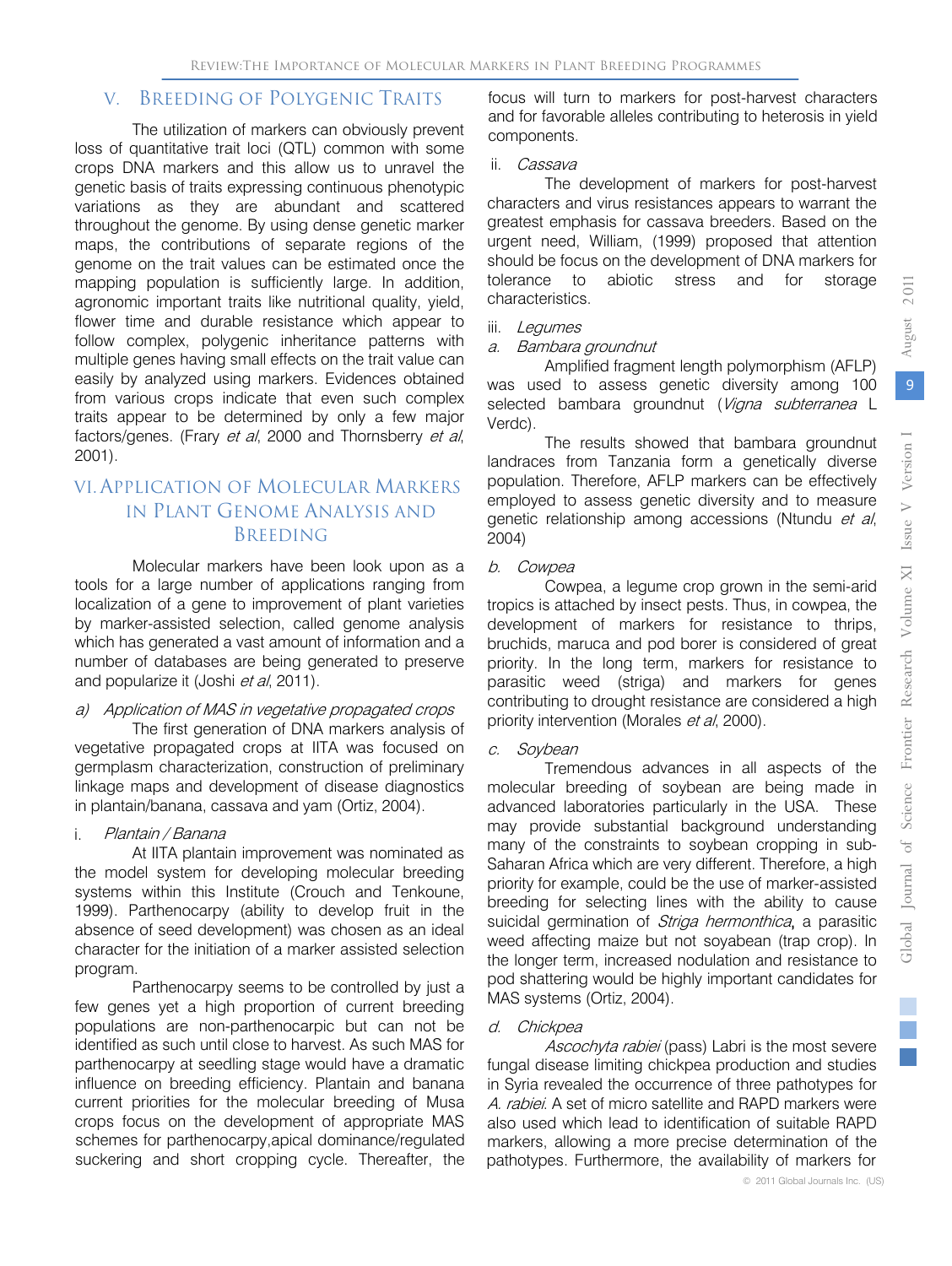pathotype I and II allow the monitoring of the pathotype distribution, which gives the recommendation for the planting of suitable chickpea cultivars (Baum, 2003)

#### IV. Cereal

#### a. Maize

Prasanna and Pixley (2010) stress the importance of efforts in meeting the growing demand for maize and provide examples of the recent use of molecular markers with respect to (i) DNA finger printing and genetic diversity analysis of maize germplasm (inbreds and landraces/OPVs), (ii) QTL analysis of important biotic and abiotic stresses and (iii) MAS for maize improvement. Advances in genome analysis led to the identification of numerous DNA markers in maize includes thousand of mapped micro-satellite markers and more recently, single nucleotide polymorphisms (SNPs) and insertion-deletion (INDel) markers. With the SSRs and SNPs, a large number of genes controlling various aspects of plant development, biotic and abiotic stress resistance, quality characters etc, have been cloned and characterized in maize, which are excellent assets for molecular-assisted breeding (Prassana and Pixley, 2011).

At present SSRs are the most widely used markers by maize researchers due to their availability in large numbers in the public domain including their simplicity and effectiveness (Maize CrDB; http:www.maizegdb.org). These PCR-based, genetically co-dominate marker are robust, reproducible, hyper variable, abundant, and uniformly dispersed in plant genomes (Powell et al, 1996). Also both SSRs and SNPs can be reliably applied on a large scale and therefore offer significant advantages for genetic and breeding purposes.

SSR markers have been successfully used for DNA finger printing and analysis of genetic diversity in china, India, Indonesia and Thailand (Prassana and Pixley, 2010).

Following the first report on QTLs for yieldrelated traits in maize (Stuber et al, 1987), maize researchers worldwide have generated numerous reports of molecular markers tagging genes/QLTs for diverse traits of agronomic and scientific interest (Prasanna and Pixley, 2010).

QLTs for several important traits affecting maize such as plant height, downy mildew resistance, Maize dwarf Mosaic Virus resistance, head smut resistance, drought stress tolerance, water logging, nutrient components under low nitrogen and high-oil content.

Further, significant progress has been made world wide in optimizing MAS for improvement of both qualitative and quantitative inherited traits using maize as a model system. One successful example of MAS for maize development and of particular use is the utilization of opaque 2-specific SSR markers in

conversion of maize lines in quality protein maize (QPM) lines with enhanced nutritional quality (Buba et al, 2005). A MAS-derived QPM hybrid is the "Vivek QPM hybrid 9," recently released in Almora, India, which was developed through marker-assisted transfer of the 02 gene and phenotypic selection for endosperm modifiers in the parental lines (Buba et al, 2005).Using MAS Scientist at IARI have pyramided major genes  $/QTL<sub>s</sub>$  for resistance to turicum leaf blight and Polysora rust in five elite Indian lines (Prassana et al, 2009b) and these are CM 137, CM138, CM139, CM150 and CM151 which are parents of three single-cross hybrids.

#### b. Sorghum

The development of DNA markers for resistance to pests and diseases in sorghum is receiving great priority e.g. in breeding new populations for striga prone environment (Crouch and Ortiz, 2004). Five genomic regions (QTL) associated with stable striga resistance from resistant line N13 have been identified across a range of 10 field trials in Mali and Kenya and two independent samples of a mapping population involving this resistance source, indicating that the QLT are biological realities.

#### v. Vegetable - Okra

Okra is an important vegetable in India, West Africa, south-east, Asia, USA, Brazil, Australia and Turkey, which provides and important input of vitamin and mineral salts including calcium (IBPGR, 1990).

Omahinmin and Osawaru (2005) reported that high degree of wide morphological variation exist among accession of okra which requires further evidence using molecular markers to clarify. Among wide relatives of okra, Abelmoschus angulosus showed complete resistance to yellow vein mosaic virus (YVMV) and powdery mildew disease. A. ficulneus and A. moschatus accompany a high degree of resistance only to powdery mildew and these germplasm can be potential genetic resources in breeding okra for YVMV and powdery mildew resistance (Samarajeewa and Rathnayaha, 2004). Furthermore, Aladele et al, (2008), reported that 93 accessions of okra were assessed for genetic distinctiveness and relationships using RAPD (i.e 75 primers used). 59 showed strong and clear amplification, 7 showed weak amplification, while 9 primers did not show any application.

#### REFERENCES RÉFÉRENCES REFERENCIAS

- 1. Agawal, M., Shrivastava, N and Padh, H (2008). Advances in molecular marker technique and their application in plant science. Plant cell Rep, 27:617- 631
- 2. Aladele, S.E., Ariyo, O.J., and de Lapena R (2008). Genetic Relationships among West African Okra (Abelmoschus caillei) and Asian genotypes

Volume XI me XI Iss

Research

Science Frontier

Global Journal of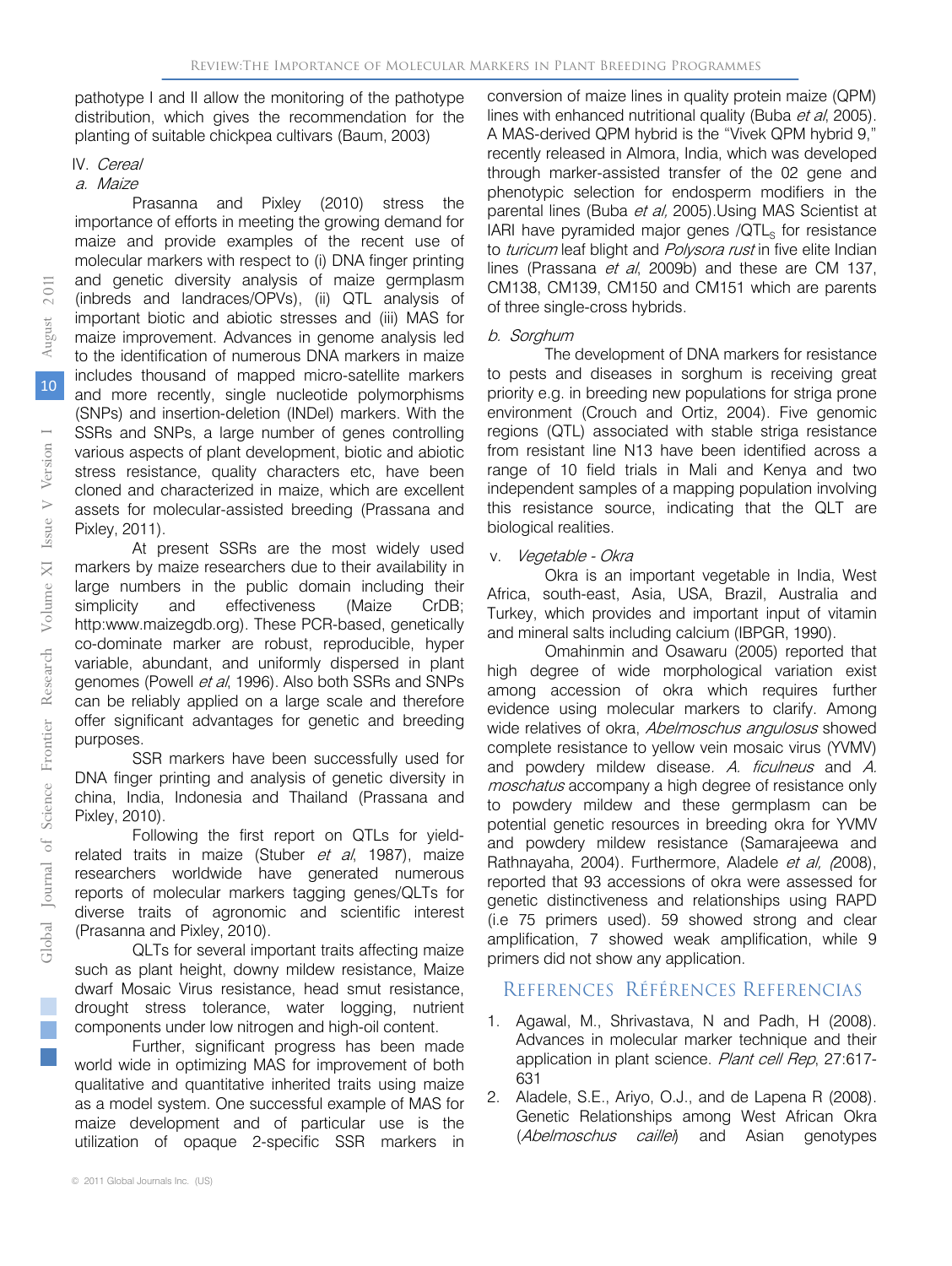(Abelmoschus esculentus) using RAPD, Afr. J. Biotechnol. 7:1426-1431.

- 3. Anderson J.A, Sorrells; M.E. and Tanksley, S.D (1993). RFLP analysis of genomic regions associated with resistance to pre-harvest sprouting in wheat (Triticum aestivum). Crop sci, 33:453-459.
- 4. Baum .M (2005). Biotechnological approaches to crop improvement in the dry areas at the International Centre for Agricultural Research in the dry areas. Afri. J. of food, Agric. Nutrition and Development, Vol 3 No. 1, pp 39-44
- 5. Berloo R.V., and Stam, P (1999), Comparison between marker - assisted selection and phonotypical selection in a set of Arabidopsis thaliana recombinant inbred lines. Theoretical and applied genetics 98:113-118.
- 6. Bostein D, White R.L, Skolnick, M, Davis R.W (1980) Construction of a enetic linkage map in man using restriction fragment length polymorphisms. Am. J. Hum Genet, 32:314-333
- 7. Buba, R. Nair, S.K and Kuma, A (2005). Two generation marker-Aided backcrossing for rapid conversion of normal maize lines to quality protein maize (QPM). Theor. Appl Genet 111:888-897
- 8. Bueren E., Backer, G., Vriend, H., Ostergard H. (2010). The role of Molecular markers and marker assisted selection in breeding for organic agriculture. Euphytica, Vol. 175, Number 1, PP 51-64. Springer Publisher
- 9. Cadalen, T., Boeuf, C., Bernard M. (1998). An intervarietal molecular marker map in Triticum aestivum. L. Em. Thell and Comparison with a map from a wide cross. Theor. Appl. Genet 789:495-504
- 10. Chakravarthi, B.K., and Naravaneni, R. (2006) SSR marker based DNA fingerprinting and diversity study in rice (Oryza sativa L.) African J. Biotech. 5 (9): 684-688
- 11. Crouch, J.H and Tenkouano, A. (eds), (1999). DNA marker assisted Improvement of the staple crops of sub-Saharan Africa, IITA, Ibadan, Nigeria. CTA Wageningen, Netherlands.
- 12. Crouch J.H., and Ortiz, R. (2004) Applied genomics in the improvement of crops grown in Africa. African journal of Biotechnology 3 (10): PP 489-496
- 13. Daniel, T. W and Jonah, P.M (2006). Biotechnology as a useful tool in wheat (Triticum aestivum) improvement. Journal of Research in Agriculture, volume 3, number 3, PP 18-23
- 14. Duzyaman, E. (2005) phenotypic diversity within a collection of distinct okra (Abelmoschus esculentus) cultivars derived from Turkish landraces, genet. Res. And Crop Evol vol. 52:1019-1030.
- 15. FAO (2004). Scientific facts on genetically modified crops.
- 16. Farooq, S; and Azam, F (2002). Molecular markers in plantbreeding – 1: concepts and characterization.

Pakistan journal of biological sciences 5 (10): 1135-1140.

- 17. Frary A., Clint Nesbitt, T., Frary, A., Grandillo, S., Van der Kannpe Knaap, E, Cong, B., Liu, J. Meller, J., Elber, R., Alpert, K.B and Tanksely S.D. (2000), A quantitative trait locus key to the evolution of tomato fruit size. Science 289:85-88
- 18. Harris, S.A. (1999) Molecular approaches to assessing plant diversity. In :Plant conservation biotechnology (E.E. Benson (ed.) Taylor and Francis, London, pp 11-24
- 19. Hemmat, M, Weeden, N.F, Managanaris, A.G, Lawson, DM (1994). Molecualr marker linkage map for apple J. Heredity 85:4-11
- 20. Hoisington, D., Bohorova, N., Fennell, S., Khairallah, M.,Pellegrineschi, A. and Ribaut, J.M, (2002). The application of biotechnology in wheat improvement and production. Curtics, B.C. Rajaram S. and Gomez, H. (eds). FAO, Rome.
- 21. Hu J. and Vicks B.A (2003). Target region amplification polymorphism a novel marker tech nique for plant genotyping. Plant Mol biol Rep 21:289-294
- 22. IBPGR (International Board for Plant genetic resources). Report on International workshop on Okra genetic resources held at the National Bureau for Pant Genetic Resources New Delhi, India, 8-12 October, 1990.
- 23. Joshi, S.P., Prabhakar K., Ranjekar, P.K and Gupta, V.S. (2011), Molecular markers in plant genome analysis. http/www.ias.ac.in/currsci/jul25/articles 15. htm. Pp 1-19
- 24. Kiss, G B., Osanandi G., Kalman K, Kalo P, Okresz L (1993). Construction of a basic linkage map of alfalfa using RFLP. RAPD, isozyme and morphological markers. Mol. Gen Genet 238:129- 137
- 25. Kharp, A., Kresovich, S, Bhat, K.V., Ayand, W. G and Hodgkin, T. (1997) Molecular tools in plant genetics resources conservation: a guide to the technologies, IPGRI Tech bull. No. 2)
- 26. Li, G and Quiros, C.F. (2001) Sequence related amplified polymorphism, a new marker system based on a simple PCR reaction. Its application to mapping and gene tagging in Brassica. Theor. Appl. Genet 103:455-546.
- genetics 8:481-487 27. Liu, C.J., Witcombe, J.R., Pittawy T.S., Nash, M, Hash C.T., Brusso, C.S. and Gale, M.D (1994) An RFLP-based genetic map of pearl millet (Pennisetum glaucum). Theoretical and applied
- 28. McDermoth, J.M, Brandle, U. Dutly F, Haemmerli U.A., Keller, S, Muller, K.E., Wolf, MS (1994) Genetic variation in powdery mildew of barley: development of RAPD, SCAR and VNTR markers. Phytopathology 84:1316-1321.

11